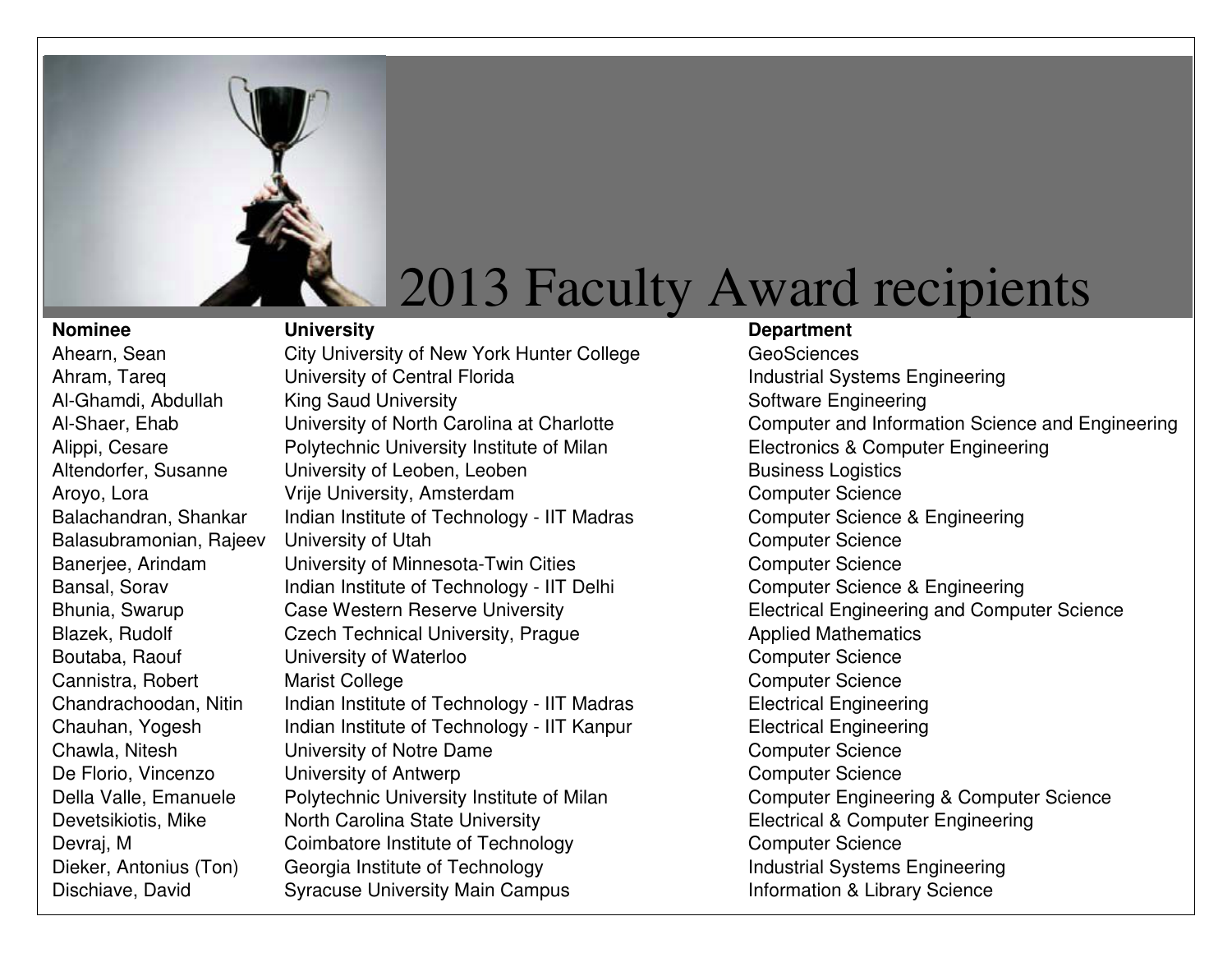

Dobre, Ciprian **University Polytechnic of Bucharest** Computer Science Douglas, David **University of Arkansas Main Campus** Information Systems Durlofsky, Louis Stanford University **Energy Resources Engineering** El-Bagoury, Bassant Ain Shams University, Abbaseyeh Cairo Computer Science Fahmy, Suhaib Nanyang Technological University Computer Engineering Felde, Imre **Computer Computer Computer Computer Computer Engineering** Gan, Hong Hua **Zhejiang University Software Engineering** Software Engineering Gao, Jing University at Buffalo, State University of New York Computer Science & Engineering Gao, Yan **Example 3** University of Shanghai for Science and Technology System Science Garrett, Michael Universiteit Leiden Astronomy Garzotto, Franca **Polytechnic University Institute of Milan** Dept. of Electronics, Information and Bioengineering Gedik, Bugra **Bilkent University** Computer Science Ghogho, Mounir **International University of Rabat Information Systems and Technologies** Grant, Donna **North Carolina Central University** Computing Information Systems Hammedi, Wafa **University of Namur** Management Hoefler, Torsten ETHZ - Federal Institute of Technology Zürich Computer Science Huang, Jie **Software Engineering** Tongji University Software Engineering Iadanza, Ernesto **Iniversity of Florence Engineering** Engineering Incera, Jose Instituto Tecnológico Autonómo de México Ionescu, Adrian EPFL - Federal Institute of Technology Lausanne Engineering Iyer, Ravishankar **University of Illinois at Urbana-Champaign** Computer Science Jain, Monika **Indian Institute of Technology - IIT Bombay** Centre for Urban Science & Engineering Jebara, Tony Columbia University in the City of New York Computer Science

Engineering Johnson, Ryan **University of Toronto** Computer and mathematical sciences Jones, Kevin **Engineering** University of Florida Materials Science & Engineering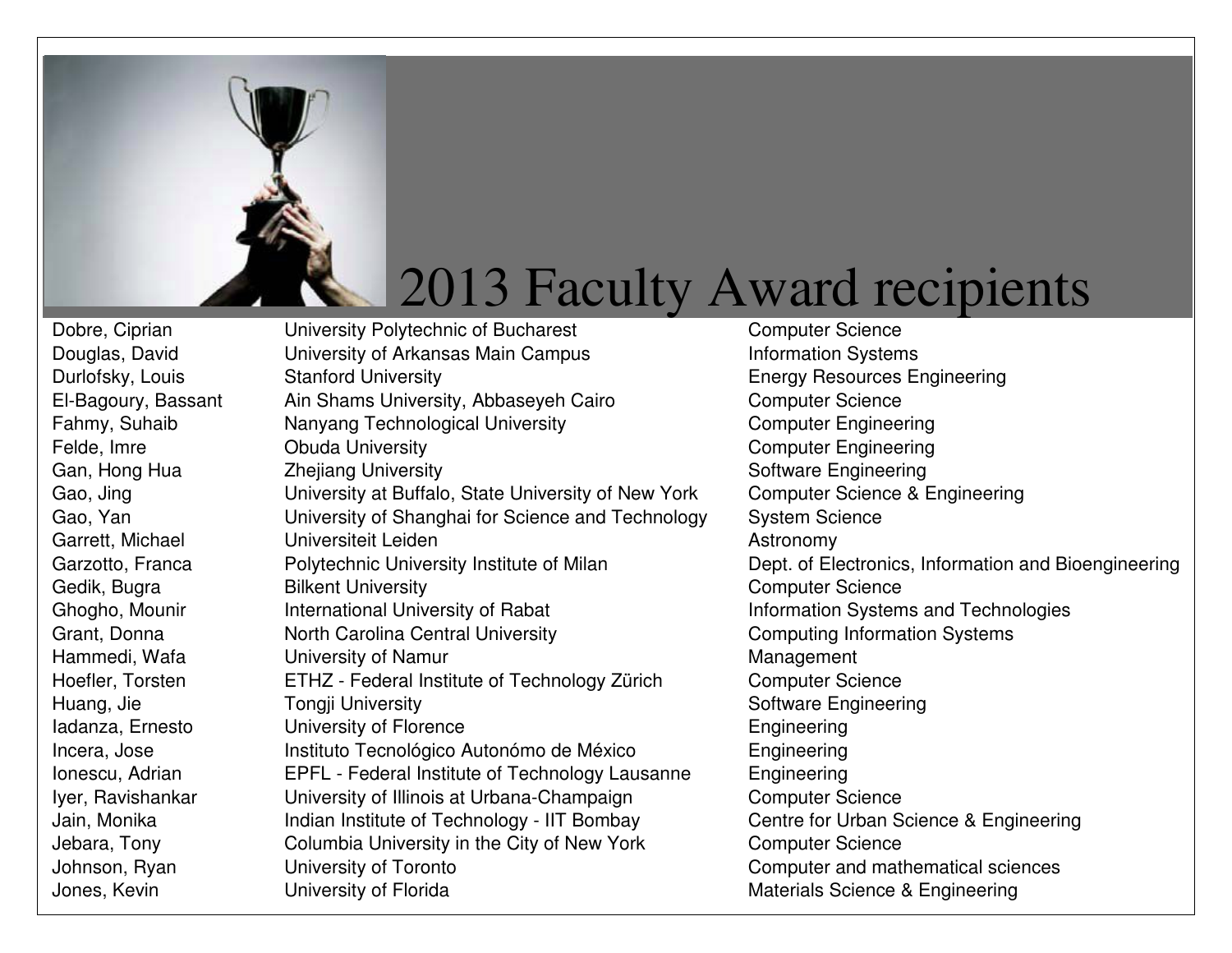

Keane, John **University of Manchester** Computer Science Computer Science Knudsen, Lars **Technical University of Denmark** Computer Science Kowolenko, Michael Morth Carolina State University Management Kulah, Haluk Middle East Technical University, Ankara Kulkarni, Purushottam Indian Institute of Technology - IIT Bombay Computer Science & Engineering Kumar, Mohan **Indian Institute of Science - IISc Bangalore** Civil Engineering Kurti, Arianit **Informatics Department** Linnaeus University **Informatics Department** Lam, Edmund **Electrical Engineering** University of Hong Kong **Electrical Engineering** Lauria, Eitel **Eitel** Marist College **Computing Information Systems** Lau, Kin Nam Chinese University of Hong Kong Theorem Marketing Lee, Ka Yee C. Chemistry University of Chicago Chemistry Chemistry Liakata, Maria **Computer Science** University of Warwick Computer Science Computer Science Lucic, Richard **Duke University** Computer Science Computer Science Mahapatra, Souvik Indian Institute of Technology - IIT Bombay Electrical Engineering Malhotra, Ruchika **Delhi Technological University** Software Engineering Malloy, Alisha **North Carolina Central University** Computer Information Systems Maltseva, Svetlana Higher School of Economics Faculty of Business Informatics Mannino, Michael **University of Colorado at Denver** Business Administration Mcdonald, John Rensselaer Polytechnic Institute Electrical & Computer Engineering Miller, Eric **Civil Engineering** University of Toronto **Civil Engineering** Moraru, Sorin-Aurel University Transilvania of Brasov **Automatics and Information Technology** Mutlu, Onur **Carnegie Mellon University Electrical & Computer Engineering** Palsberg, Jens **University of California-Los Angeles** Computer Science Pan, Yi Georgia State University Computer Science Computer Science

Juhas, Gabriel Slovak Technical University in Bratislava Electrical Engineering and Computer Science **Electrical Engineering**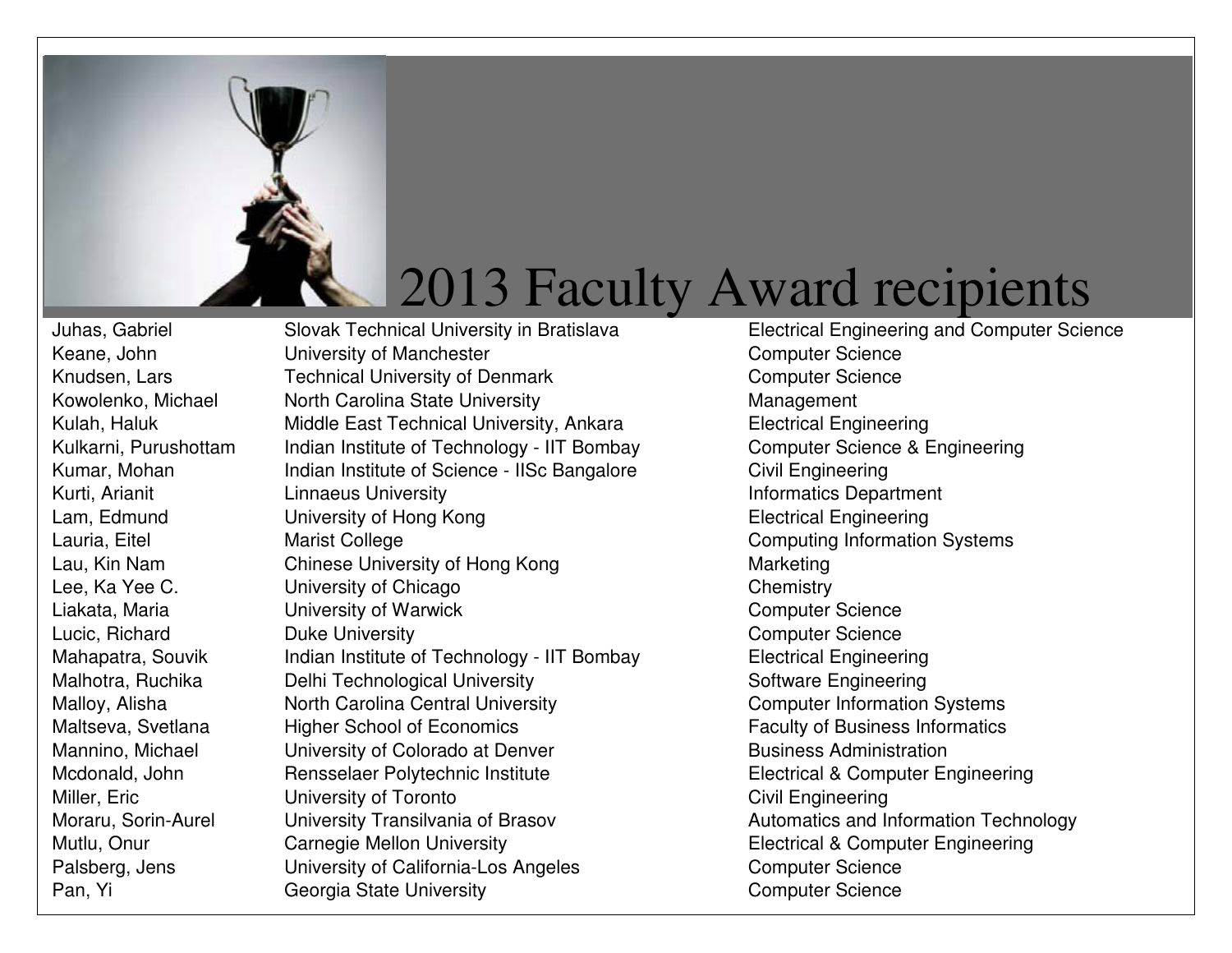

Peng, Xin Yi South China University of Technology Computer Science Perakis, Georgia Massachusetts Institute of Technology Peters, Tom **Example 20 University of Connecticut** Computer Science Computer Science Pilpel, Tzachi **Music and Weizmann Institute of Science Music and Human Genetics Molecular and Human Genetics** Pittges, Jeff **Radford University Information Technology Information Technology** Popyack, Jeffrey **Drexel University Deally Computer Science Computer Science** Pretschner, Alexander Technical University of Munich Computer Science Raghupathi, RP **Fordham University Business Administration Business Administration** Rao, Praveen University of Missouri - Kansas City Computer Science & Electrical Engineering Rasin, Alexander **DePaul University** Computer Science Razeghi, Manijeh Northwestern University **Electrical Engineering and Computer Science** Raz, Danny **Technion, Israel Institute of Technology** Computer Science Reiter, Mike **Example 20 University of North Carolina at Chapel Hill** Computer Science Rodger, Susan **Duke University** Computer Science Computer Science Rucinski, Andrzej **Engineering** University of New Hampshire **Engineering** Rudra, Atri **Engine University at Buffalo, State University of New York** Sasse, Angela **Exercicial Contract University of London**, University College London Computer Science Sedivy, Jan Czech Technical University, Prague Cybernetics Seshadri, Sridhar **Indian School of Business** Business Administration Shakhnarovich, Gregory Toyota Technological Institute at Chicago Shibayama, Akihiro **Tohoku University Disaster Science Disaster Science** Sichitiu, Mihail **North Carolina State University** Electrical & Computer Engineering Silva, Claudio **New York University** Computer Science & Engineering Smart, Janet **Example 20 University of Oxford** Business & Finance Sohoni, Milind **Indian School of Business Containers** Operations Management

**Operations Research Computer Science & Engineering**